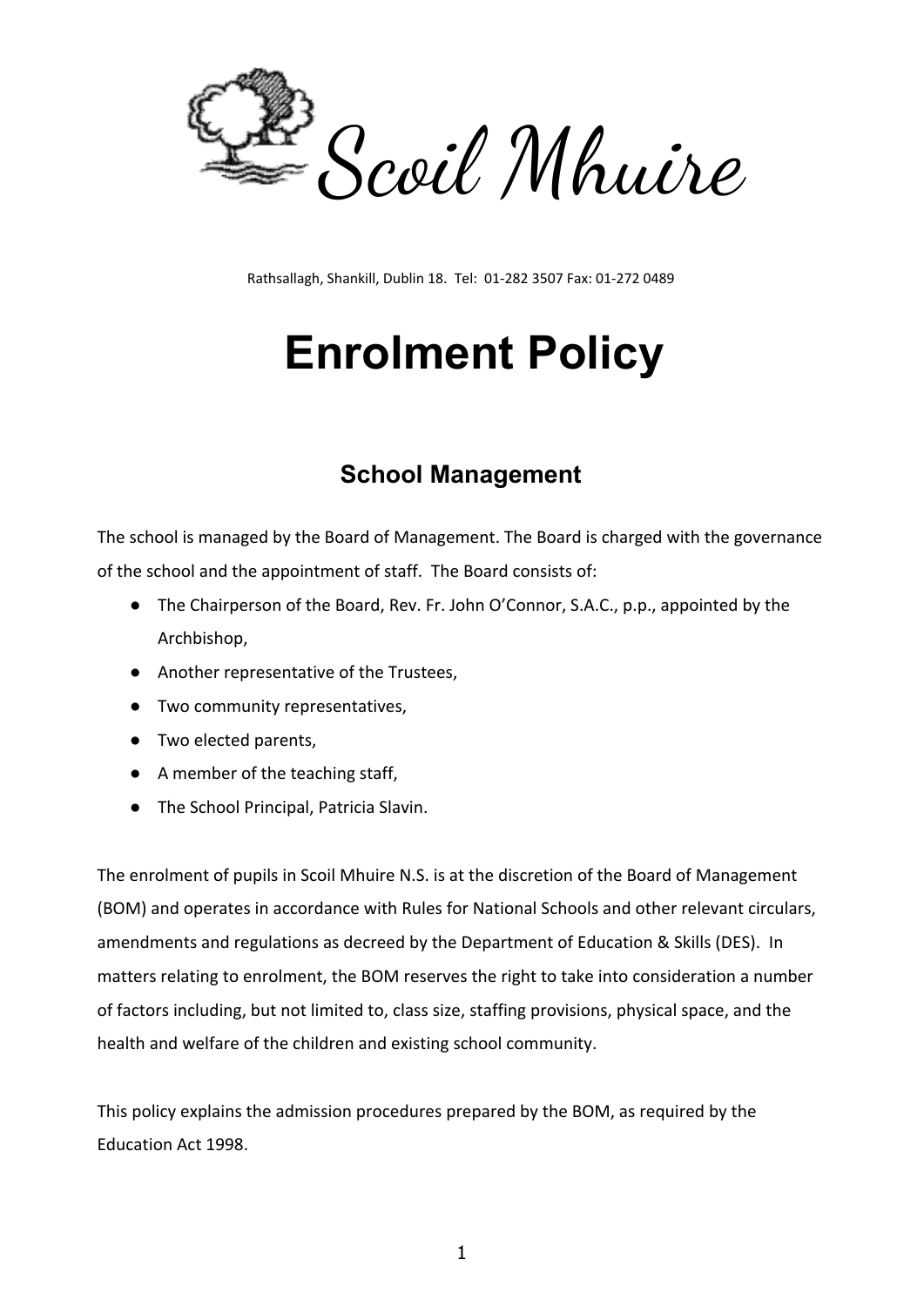Scoil Mhuire is a Roman Catholic school under the patronage of the Catholic Archbishop of Dublin. It is a mixed school for boys and girls with the full stream of classes (Junior Infants to  $6<sup>th</sup>$ Class) being taught. Our current patron is Archbishop Diarmuid Martin.

Half an hour per day is allocated to the teaching of the Catholic Religion programmes including the preparation of the children for the Sacraments of Reconciliation, First Holy Communion and Confirmation. Grow in Love/Alive O are the religion programmes used in Scoil Mhuire.

### **Enrolment policy**

The enrolment policy is set out:

- in accordance with the provisions of the Education Act 1998, the Education (Welfare) Act 2000 and the Education of Persons with Special Educational Needs Act 2004
- taking into account the rights of the Patron as set out in the above Acts
- within the context and parameters of the DES regulations
- bearing in mind the funding, facilities and resources available.

The school supports the principles of:

- inclusiveness
- equality of access and participation in the school
- parental choice in relation to enrolment
- respect for the diversity of values, beliefs, traditions, language and ways of life in society.

While recognising the rights of parents to enrol their child in the school of their choice (Educational Act 1998 Section 15.2), the Board of Management equally strives to respect the rights of management to make balanced judgements guided by the principles of natural justice and taking into account the best interests of all children.

#### **Mission Statement**

A Roman Catholic School (which is established in connection with the Minister of Education) aims at promoting the full and harmonious development of all aspects of the person of the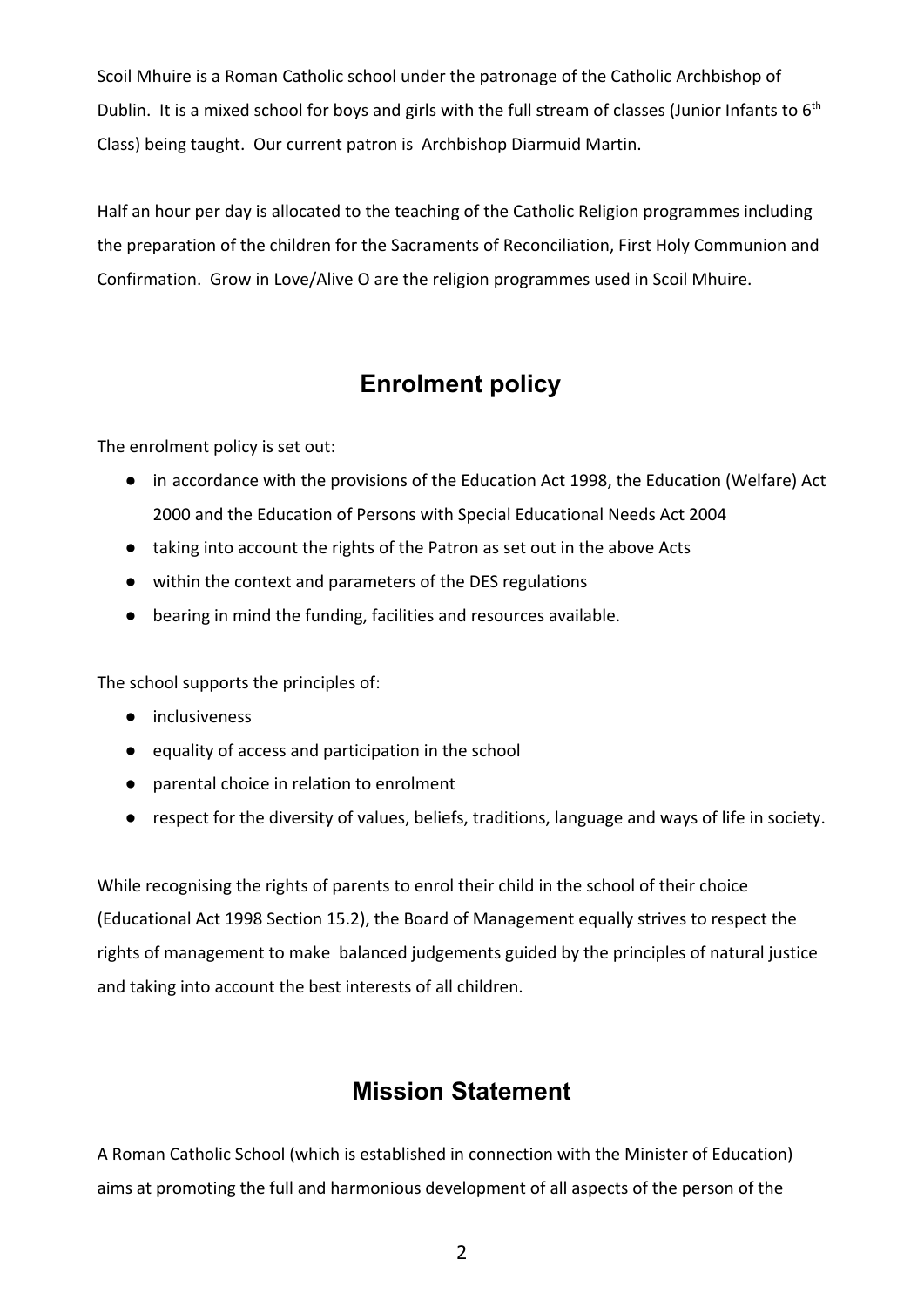pupil: intellectual, physical, cultural, moral and spiritual, including a living relationship with God and with other people. The school models and promotes a philosophy of life, death and resurrection of Jesus Christ. The Catholic school provides religious education for the pupils in accordance with the doctrines, practices and tradition of the Roman Catholic Church and promotes the formation of the pupils in the Catholic faith.

### **Application Procedure: Junior Infants**

Admission to Junior Infants normally takes place on the first day of the academic year. Applicants are expected to be four years of age by September of the year in which they begin school, in accordance with Department of Education and Skills rules.

The procedure for parents seeking to enrol their child in Junior Infants in Scoil Mhuire is as follows:

- In the academic year before your child is due to start, parents need to fill out an application form. This can be obtained from the school's office or downloaded from our website.
- In addition to the school's official application form parents will be asked for the following:
	- a copy of the applicant's birth certificate
	- child's PPS number
	- a copy of the applicant's baptismal certificate if applicable
	- copies of assessments carried out by relevant professionals
	- the names and addresses of the child's parents/guardians
	- details of any medical needs.
- The onus is on the parents to inform the school of any change of address or change of contact phone numbers.
- Early in the year, the school will send out a letter asking parents to inform the school of any special educational needs, additional needs, medical conditions or emotional difficulties that would be relevant to their child's education. Offering of places is subject to the provision of this requested information. The submission of false or misleading information may lead to the withdrawal of the offer of a school place.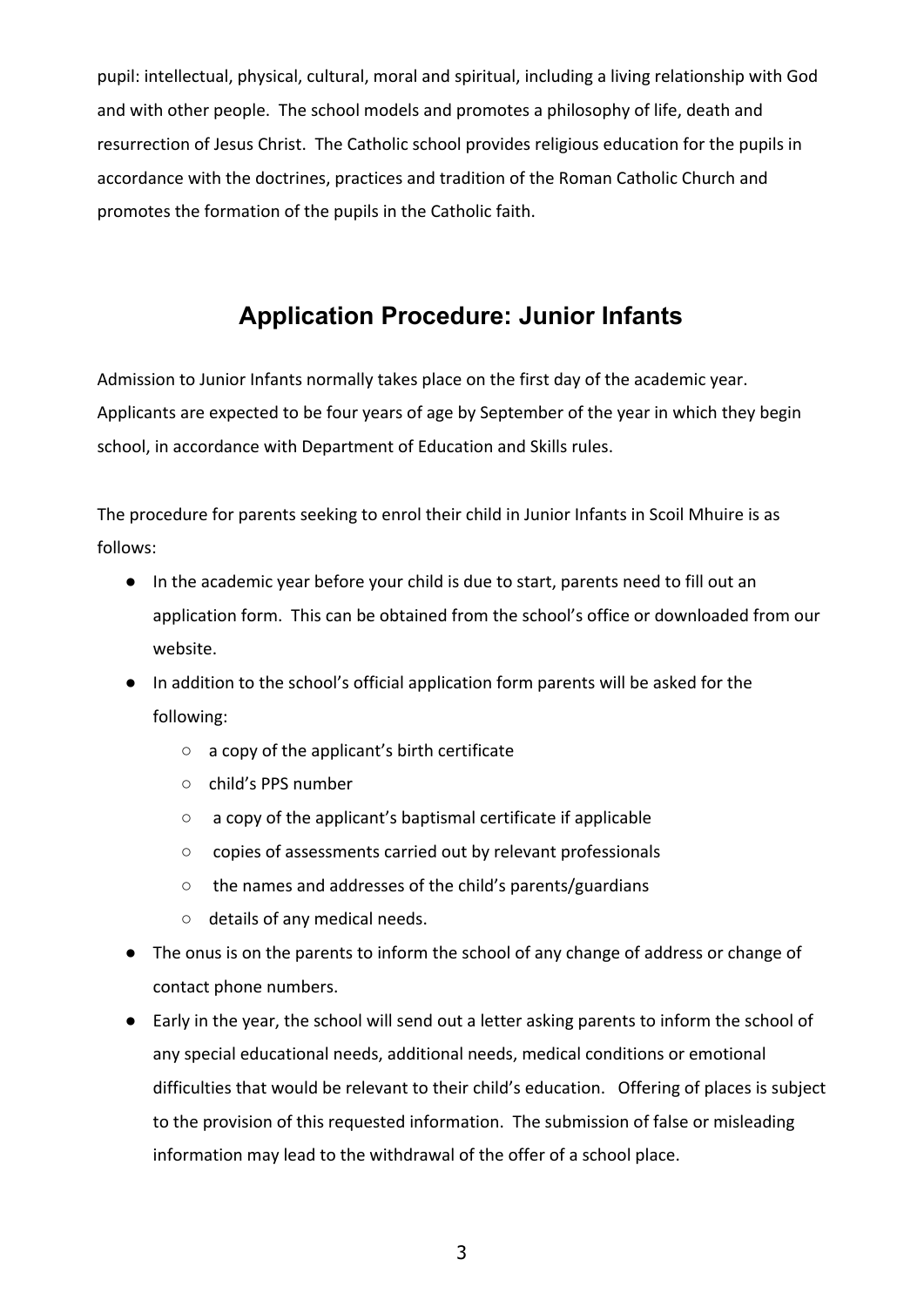● In the Spring term, the school will invite the parents in for a Junior Infant induction meeting. On a separate occasion in this term, the children will have an opportunity to visit the school and see their new classrooms.

In the event that the number of children seeking enrolment exceeds the number of places available in any class, the following criteria, in order of priority, shall apply to all new applicants:

- brothers and sisters of children already enrolled in the school who reside within the catchment area of Scoil Mhuire in the parish of Shankill
- Catholic children who reside within the catchment area of Scoil Mhuire in the parish of Shankill
- brothers and sisters of children already enrolled in the school who reside outside the catchment area of Scoil Mhuire in the parish of Shankill
- Catholic children who reside outside the catchment area of the parish of Shankill.
- All other children.

## **Cut-off Date for Receipt of Applications**

The cut-off date for the processing of applications for September enrolment each year shall be the 31<sup>st</sup> May of the year in question. Late applications will be considered at the discretion of the BOM.

The BOM strongly recommends that applicant children are at least four years of age on or before June 30 of the school commencement year.

#### **Special Educational Needs**

Scoil Mhuire promotes the integration of children with special educational needs and supports the principles of inclusiveness of children with disabilities or other special educational needs. Our school welcomes applications from all prospective pupils. The Board of Management reserves the right, in the case of enrolment of a child with a special educational needs, to request a copy of the child's medical and psychological report or, in the absence of the same, to request immediate assessment of the child. The purpose of this requirement is to assist the school in establishing the educational needs of the child, relevant to his/her disability or special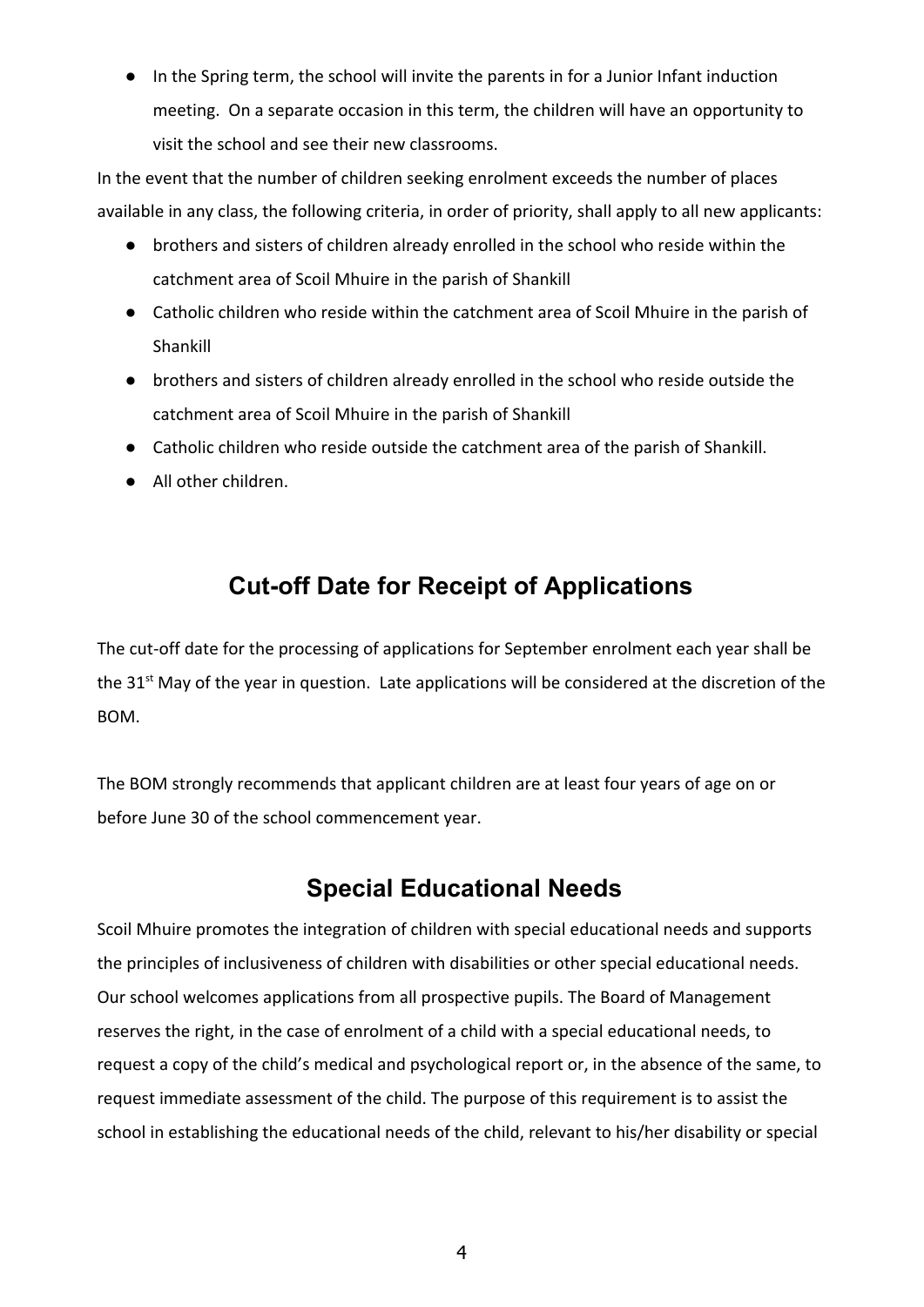need and to identify the support services required. We endeavor to have all resources and supports in place before the child is admitted to our school.

The school will meet the parents/guardians of the child to discuss the school's suitability and the capability of the school in meeting the child's needs. A full case conference may be called and this could include parents/guardians, a class teacher, a member of the school's Special Educational Team , the SENO, a psychologist, social workers and other relevant supports.

Notwithstanding the availability of such resources, parents who are unsatisfied with the level of support Scoil Mhuire can provide are advised to consider an alternative school, one which is designed and resourced to specifically cater for the requirements of children with special educational needs.

The Board of Management reserves the right to refuse to enrol a pupil in exceptional circumstances, such as:

- The pupil has special needs such that, even with additional resources available from the DES, the school cannot meet such needs and/or provide the pupil with an appropriate education.
- In the opinion of the Board of Management the pupil poses an unacceptable risk to him/herself, other pupils, school staff or school property.

While recognising the rights of parents/guardians to enrol their child in the school of their choice, the BOM of Scoil Mhuire is also responsible for ensuring that the rights of the existing school community are respected, and in particular the rights of children already enrolled. This requires balanced judgements, which are guided by the principles of natural justice and taking into account the best interests of all children.

#### **Appeals Procedure**

Parents who are dissatisfied with an enrolment decision may appeal to the Board of Management. The appeal must be addressed to the Chairperson of the Board, stating the grounds for appeal, and lodged within ten days of receiving the refusal. Parents, if unhappy with the result of this appeal, may appeal to the Department of Education and Skills under Section 29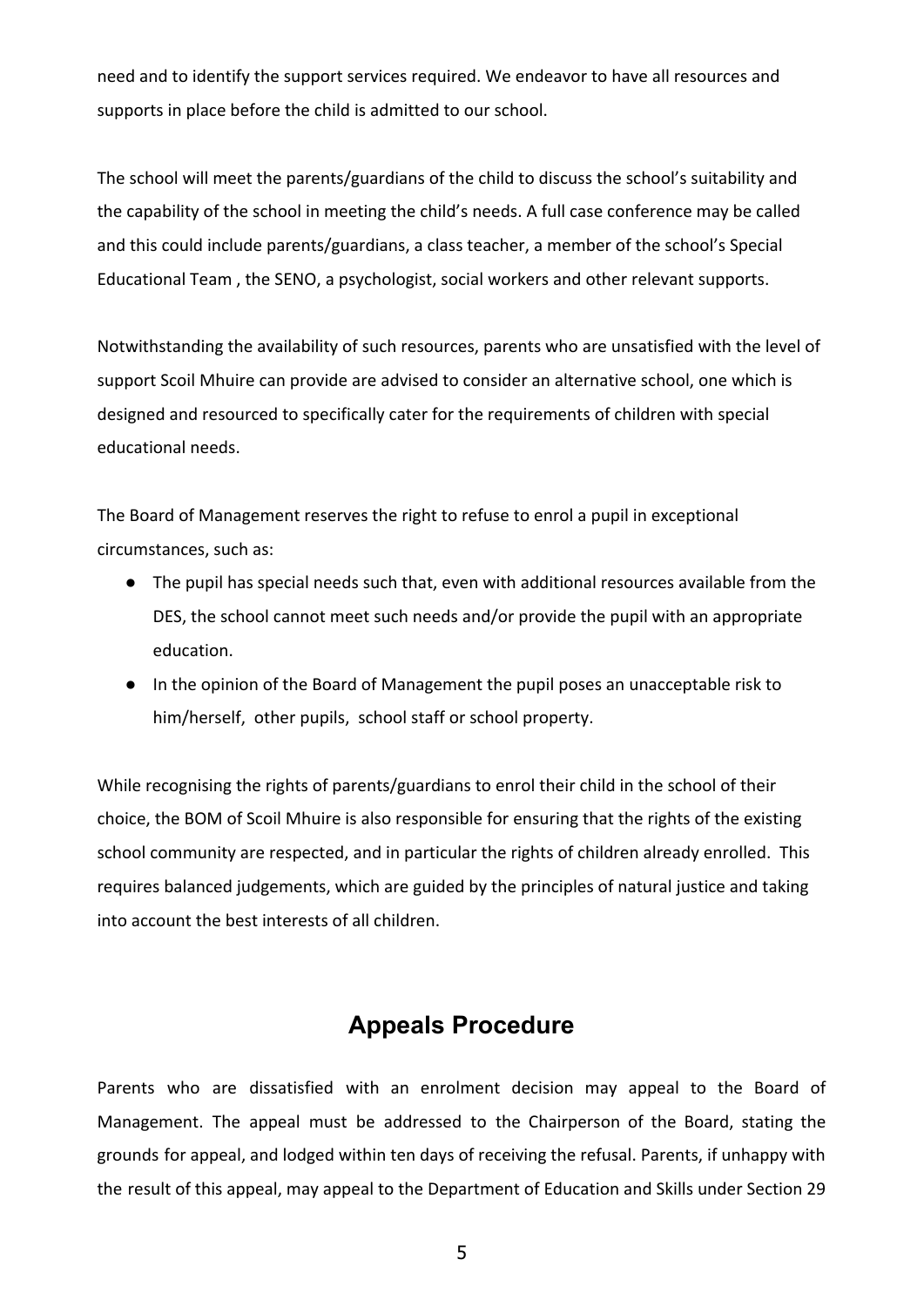of the Education Act on the official form provided by the Department. The appeal must be lodged within 42 days of receipt of the school's enrolment decision.

#### **Enrolment into other classes**

Pupils may transfer to the school from other schools at the beginning of each quarter ( $1<sup>st</sup>$  July,  $1<sup>st</sup>$  October,  $1<sup>st</sup>$  January or  $1<sup>st</sup>$  April), or as soon as the school is open after that date, subject to the school's Enrolment Policy, the availability of places and, in some cases, the approval of the Department of Education & Skills. In considering student transfers, the Principal (on behalf of the BOM), will ask for a reference from the pupil's current teacher, copies of the last three school reports and Standardised Test Results, where available. The Principal will also contact the Principal of the other school for a report, as required by the Educational (Welfare) Act 2000, and the parents/guardians will be notified of the BOM's decision in writing within 21 days.

While recognising the rights of parents/guardians to enrol their child in the school of their choice, the BOM of Scoil Mhuire is also responsible for ensuring that the rights of the existing school community are respected, and in particular the rights of children already enrolled. In matters relating to the enrolment of students transferring from another school, the BOM reserves the right to take into consideration a number factors including, but not limited to, class size, staffing provisions, physical space and the health and welfare of the children and existing school community.

The Board, in good faith, has agreed and endorsed this enrolment policy as an official document for Scoil Mhuire, and it has been written to ensure that the rights of the entire school community are upheld.

The Board of Management of Scoil Mhuire reserves the right to review or amend this policy at any time. Any amendments or additions must maintain and sustain the Catholic ethos of Scoil Mhuire, in line with the school's Mission Statement. The decisions of the Board shall be final and binding.